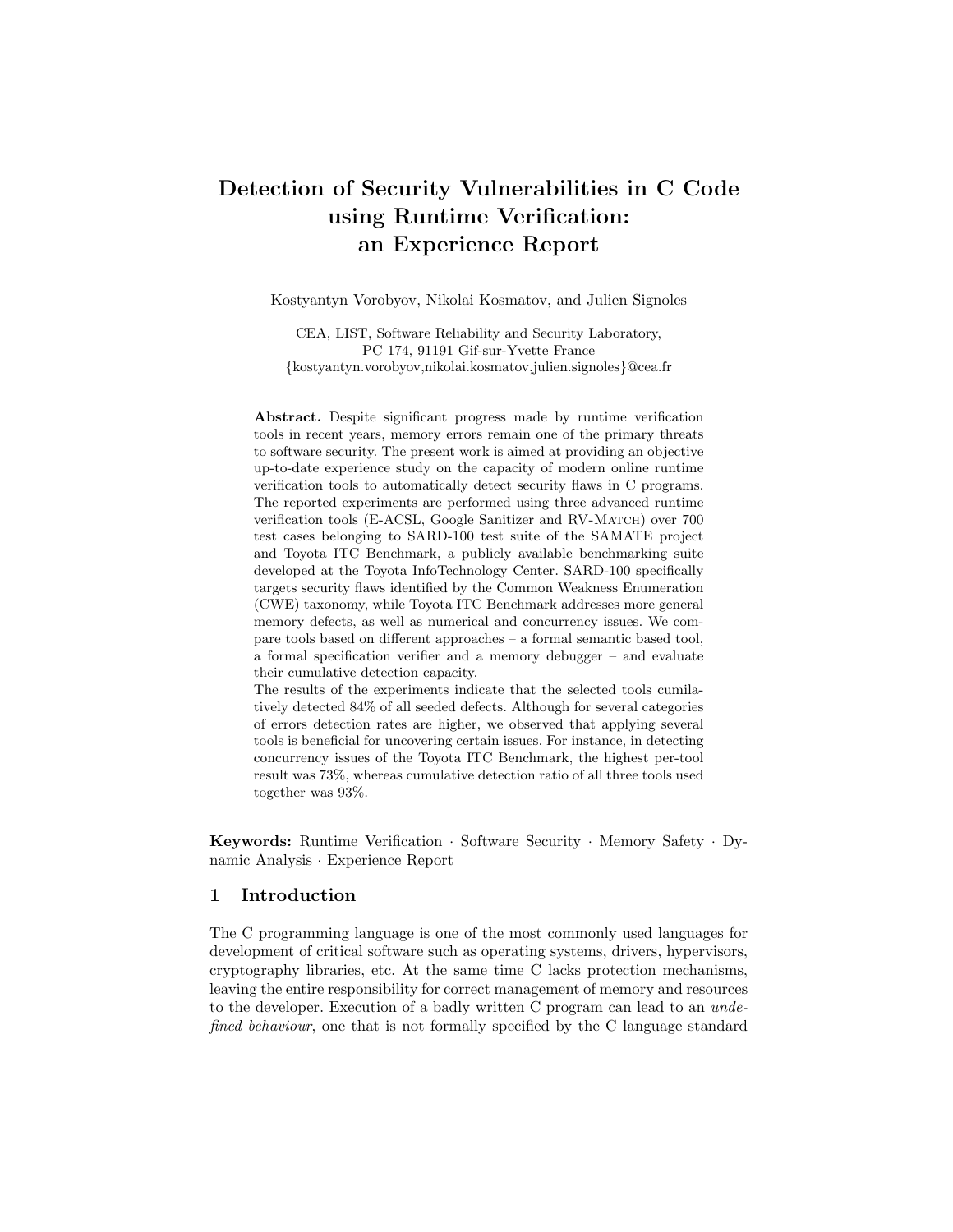[\[21\]](#page-15-0). Undefined behaviours in C programs are potential causes of memory errors, such as buffer overflows, format string vulnerabilities, double free violations and many others. Memory errors are known to be one of the main threats to software security [\[40\]](#page-16-0) because they can be exploited by an attacker to trigger execution of malicious code capable of stealing or corrupting data, provoking system failures and even taking control of the affected machine. Detecting memory errors is therefore of the utmost importance for security of code.

One way to automatically detect memory errors in a program is by using static program analysis techniques, such as abstract interpretation [\[9\]](#page-14-0), deductive methods [\[13\]](#page-15-1) and model checking [\[16,](#page-15-2)[26\]](#page-15-3). An orthogonal approach to detecting memory errors is by means of dynamic analysis, for instance, using online runtime verification [\[17\]](#page-15-4), a technique that observes an execution of the program and detects errors before they occur. Over recent years online runtime verification (sometimes referred to as monitoring) has been successfully used to detect numerous undefined behaviours in C programs. For instance, over 300 previously unknown errors have been detected in the Chromium browser using Address-Sanitizer [\[29\]](#page-15-5).

Static analysis techniques analyze programs without executing them, but typically require fine-tuning to get usable results (including a low number of false alarms for abstract interpretation, proved properties for deductive methods and termination in a reasonable amount of time for model checking). In contrast to static methods, runtime verification analyzes programs by executing them in a concrete setting, eliminating the need for fine-grained tuning and reducing engineering effort to get proper results. One of the drawbacks of runtime verification, however, is that it analyzes one behaviour at a time. This is different to static analysis techniques that typically analyze all program behaviours. It is also possible to run the program in a simulated environment. The benefit of this approach is that it does not need a concrete setting or extensive tuning. Simulated runs, however, typically suffer from significant performance overheads.

Motivation. Due to increasing interest in verification techniques and tools in academia and industry they rapidly evolve, offering novel solutions or significant improvements almost every year. As such, related experimental studies tend to become outdated very fast. Most of such studies are performed by the authors of a tool and aimed at comparing it with its previous version or a few related tools in order to demonstrate the benefits of the proposed solution. Such studies do not provide a global view of the state of the art: for instance, such an important research question as the cumulative detection capacity of several tools used together is often not addressed.

More importantly, the main focus of experiments with monitoring tools is about to change. Since the execution overhead used to be an important barrier to their application, many prior experimental studies [\[42,](#page-16-1)[41,](#page-16-2)[29](#page-15-5)[,37,](#page-16-3)[31,](#page-15-6)[4\]](#page-14-1) focused primarily on tools' performance and often conducted experiments using computationally-intensive programs rather than investigated the detection power. However, due the increasing computation power of modern computers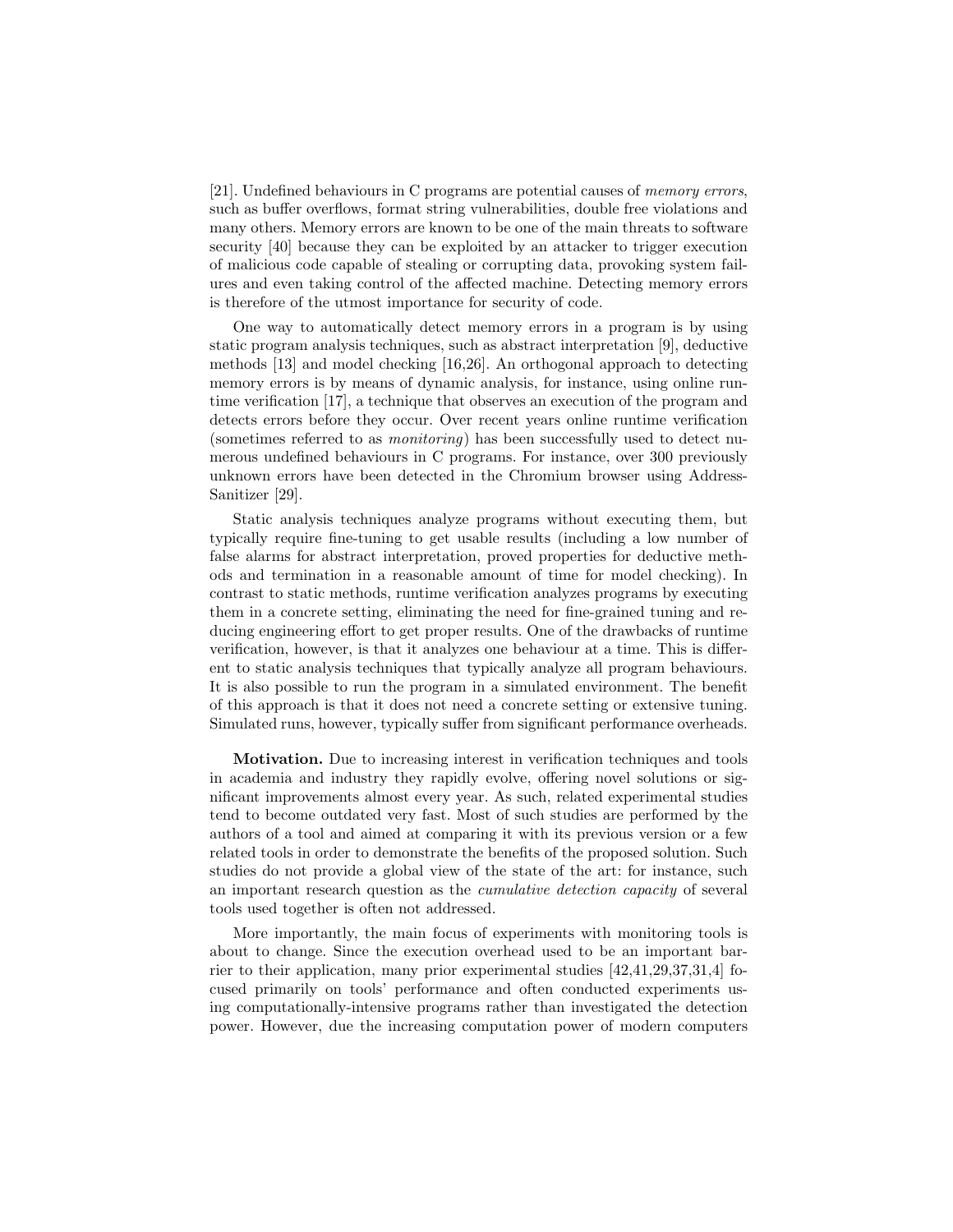and the recent progress of monitoring techniques, the execution overhead does not necessarily represent critical limitations for many monitoring tools today.

Finally, software security has become one of the most important concerns in many domains of software engineering and automatic detection of potential security vulnerabilities is an attractive and promising application for monitoring tools. Both researchers and practitioners need to have an objective and up-todate vision of what kinds of security vulnerabilities can be detected by modern state-of-the-art tools tools and which ones are likely to remain undetected.

The Runtime Verification Competitions [\[2,](#page-14-2)[18\]](#page-15-7) (held in the context of the International Conference on Runtime Verification since 2014) evaluate both soundness and performance of the participating tools. These events are very helpful for the tool developers allowing them to compare their tools with others and identify their weaknesses. However, the competitions cannot provide a complete global picture either. This is because the participating tools are typically evaluated on a handful of benchmarks submitted by the authors of the tools. Further, these competitions do not focus on security vulnerabilities.

Goals and Means. The purpose of this work is to provide an experience report evaluating the capacity of bug checking tools to detect security vulnerabilities with an emphasis on memory errors. We choose the C programming language as one of the most relevant languages for security-critical software. Our first objective is to give an up-to-date vision of this detection capacity at a large scale.

To reach this goal, we selected two existing publicly available benchmark suites with over 700 test cases in total. They are representative of securityrelated vulnerabilities and already classified into several subcategories. The first benchmark we used is SARD-100 [\[11\]](#page-14-3), a test suite belonging to the Software Assurance Metrics And Tool Evaluation (SAMATE) project of the National Institute of Standards and Technology (NIST). SARD-100 targets security flaws of the Common Weakness Enumeration (CWE) taxonomy [\[8\]](#page-14-4). The second suite, Toyota ITC Benchmark [\[34\]](#page-16-4), is a publicly available benchmarking suite developed at the Toyota InfoTechnology Center. Toyota ITC Benchmark mostly focusses on memory errors, but also contains a number of programs seeded with numerical and concurrency issues.

Evaluating tools of such a large number of test cases requires tool automation. We therefore choose to run the selected tools using a fixed set of documented options (when required) without any specific tuning. This approach allows us to give a realistic and objective picture of how effective the compared tools can be when used by a competent engineer who is not a developer of the tool. This approach particularly fits security vulnerability detection: in this context, most end-users favour automation to precision. Since static tools require such a finetuning, we exclude them for our experimentation and focus on runtime verification tools only. We selected a representative subset of online monitoring tools (E-ACSL, Google Sanitizer and RV-Match) following a number of well-defined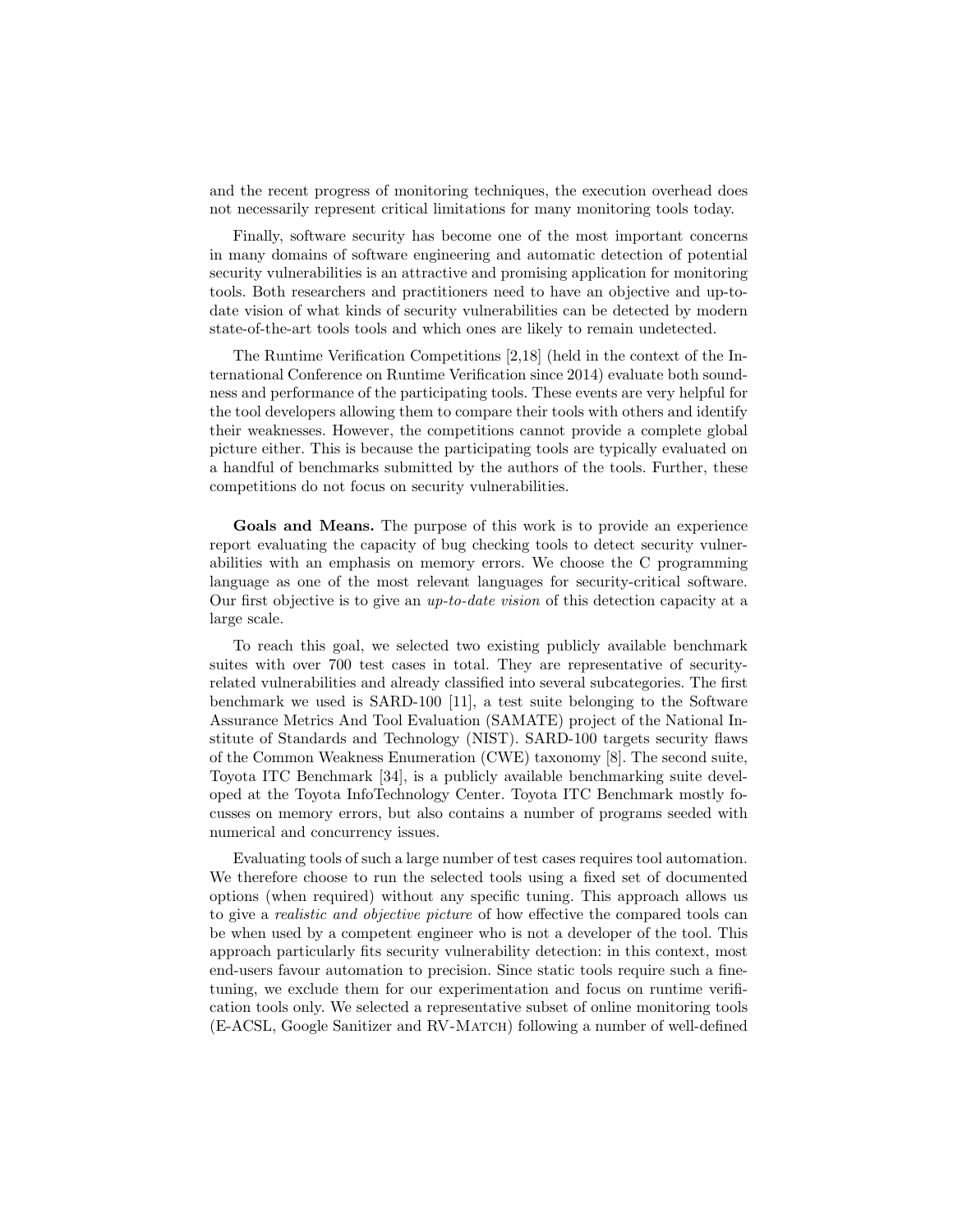criteria such as *availability*, *robustness*, capacity of *online monitoring*<sup>[1](#page-3-0)</sup>. Addionnally, we try to consider different scientific approaches – a formal semantic based tool, a formal specification verifier and a memory debugger – in order to objectively evaluate the cumulative detection power of these tools used together.

As we have mentioned above, previous studies often focused on tool performance that is not a critical limitation for many monitoring tools today. Also, including tool performance in our evaluation would be unfair for RV-MATCH which is based on a simulated environment. Therefore, we also exclude performance evaluation from our study in order to focus only on detection capability. This way, it allows us to provide a global and objective view of how effective modern runtime verification tools can be for verification engineers looking for security vulnerabilities.

Contributions. The contributions of this paper include:

- an experimental campaign aimed at evaluating the capacity to detect securityrelated vulnerabilities using three modern runtime verification tools, E-ACSL, Google Sanitizer and RV-Match, and two benchmarking suites, SARD-100 and Toyota ITC Benchmark;
- an experience report presenting the recorded results separately for each (sub-)category and each tool, as well as globally over the three tools and for all programs; detailed results of each tool for each benchmark program are available in the companion report<sup>[2](#page-3-1)</sup>;
- a careful analysis of the reported results showing where we stand with runtime detection of security vulnerabilities using monitoring tools.

Outline. The rest of the paper is organized as follows. Section [2](#page-3-2) presents related work on runtime monitoring techniques and tools. Section [3](#page-5-0) describes our experimental setup and explains the choice of selected tools and benchmarks. Section [4](#page-9-0) presents and discusses the experimental results, and Section [5](#page-12-0) summarizes the threats to validity of the present experiment. Finally, Section [6](#page-13-0) presents concluding remarks and future work directions.

# <span id="page-3-2"></span>2 Related Work

We now review techniques that focus on runtime detection of memory errors in C programs.

Online monitoring of C programs for memory-related software vulnerabilities goes decades back. One of the oldest (yet still active) techniques to detecting defects in C programs at runtime is Rational Purify [\[20\]](#page-15-8). This tool instruments object files with additional instructions that track memory state of an executing program and identify operations on unallocated or uninitialized memory locations. More recent techniques, such as MemCheck [\[31\]](#page-15-6), SGCheck [\[32\]](#page-16-5), or Dr.

<span id="page-3-0"></span> $1$  which dynamically analyzes a program run on the fly, unlike *offline monitoring* based on previously recorded execution traces.

<span id="page-3-1"></span><sup>2</sup> See <https://goo.gl/S4NF5m>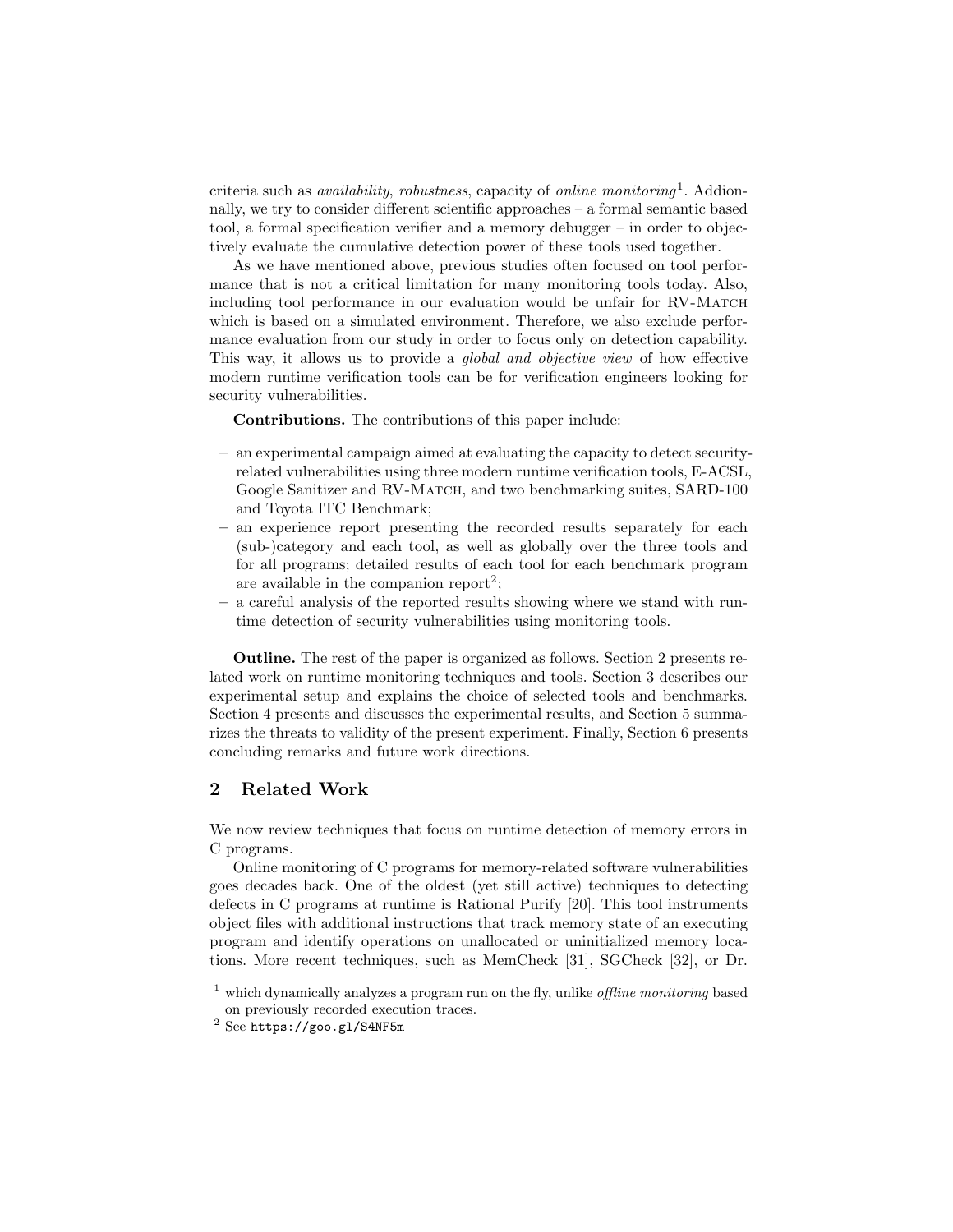Memory [\[4\]](#page-14-1) achieve a similar task using dynamic binary instrumentation, an approach that injects memory monitors to binary programs at execution time.

One of the benefits of binary-level memory monitoring is its ability to check every memory access (typically using memory shadowing) including those occurring in C library or third-party code. Binary monitors are widely used during development and testing stages in many large-scale software projects [\[39\]](#page-16-6). However, since such tools reason at the level of instructions they often fail to detect issues visible only at a source level of the language including such problems as misuse of pointers, type violations or use of variable addresses outside of scope of their definition<sup>[3](#page-4-0)</sup>.

Source-level techniques to runtime detection of memory errors have also been developed. Seminal work of Jones and Kelly [\[23\]](#page-15-9) enabled runtime bounds checking using a splay tree to track program pointers and bounds of objects they reference. At runtime this technique checks operations on pointers (e.g., dereference, arithmetic) by querying the splay tree-shaped metadata. This technique served as a building block for a number of runtime memory error detectors. CRED [\[28\]](#page-15-10) added support for tracking out-of-bounds pointers using an additional auxiliary hash table. Dhurjati and Adve [\[12\]](#page-14-5) improved bounds checking technique using Automatic Pool Allocation memory partitioning. Baggy bounds checking [\[1\]](#page-14-6) used specialized memory allocator to constrain size and alignment of allocated blocks and used array-based lookup to improve performance. Mem-Safe [\[35\]](#page-16-7) used a mix of static and dynamic analyses to prevent memory errors at runtime via a combination of object and pointer metadata.

Even though effective for tracking memory errors the above techniques have not gone beyond research prototypes, as such they are difficult to use in practice without expert knowledge.

Google AddressSanitizer [\[29\]](#page-15-5) is probably the first successful attempt to create a widely-used industrial-strength source-level monitor for  $C/C++$  programs. AddressSanitizer uses shadow memory to track program allocations at runtime using source-to-source transformations. This tool benefits from a compact shadow state encoding that tracks 8-byte sequences by only 3 bits. This allows for significant reduction of monitoring overhead costs. Initially integrated with the clang compiler AddressSanitizer has later been ported to GCC replacing mudflap [\[14\]](#page-15-11) tool. Nowadays AddressSanitizer is a part of a bigger tool suite called Google Sanitizer that contains several tools that focus on different issues: AddressSanitizer (illegal memory accesses and memory leaks), MemorySanitizer [\[37\]](#page-16-3) (uninitialized memory accesses), ThreadSanitizer [\[30\]](#page-15-12) (data races and deadlocks) and UndefinedBehaviourSanitizer [\[38\]](#page-16-8) (undefined behaviours).

One of the disadvantages of fully automatic analyzers such as AddressSanitizer or MemCheck is that they cannot easily enforce custom properties (e.g., function contracts or loop invariants). Such issues can be addressed using behaviour interface specification languages such as E-ACSL. E-ACSL [\[10\]](#page-14-7) is a run-

<span id="page-4-0"></span><sup>3</sup> More precisely, in some cases memory corruption errors caused by such violations are detectable by binary analysis tools but only after they are disconnected from the source code error that caused them.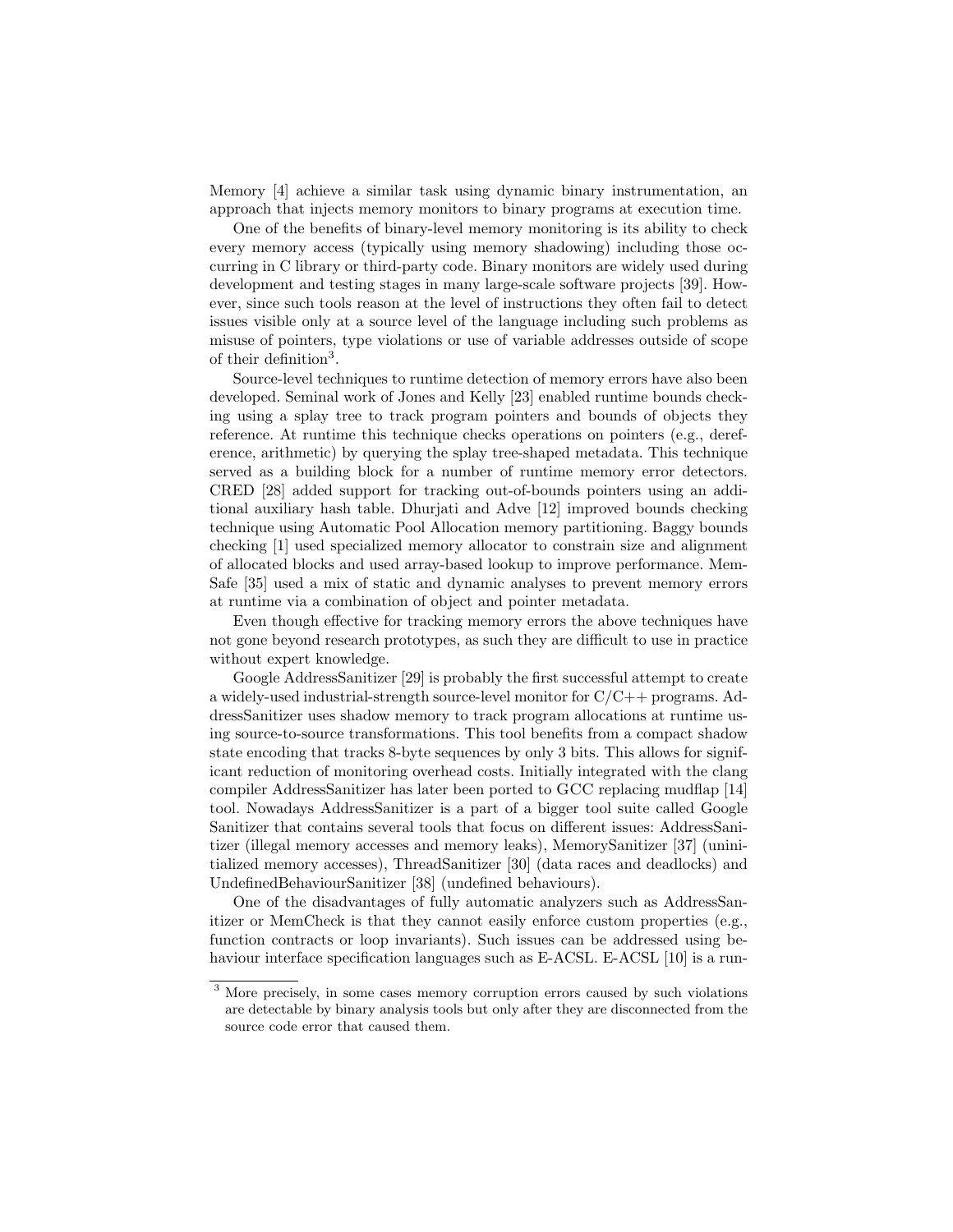time verification tool for C programs built atop the Frama-C [\[24\]](#page-15-13) framework for source-code analysis. E-ACSL transforms a C program P annotated with formal specifications in the E-ACSL specification language into a monitored program  $P'$  that behaves similar to  $P$  but aborts at runtime if any given annotation is violated. Formal E-ACSL specifications usable by the tool can be provided manually or generated automatically by another tool such as the Frama-C kernel or its RTE plug-in [\[24\]](#page-15-13) The present focus of E-ACSL is runtime enforcement of function contracts, detection of integer overflows and validating memory accesses made by the program at runtime.

An orthogonal way of detecting errors (including security vulnerabilities) in C programs is by using simulated environments. One such tool is RV-MATCH [\[19\]](#page-15-14). The aim of RV-MATCH is to ensure that a run of a C program strictly conforms to the ISO C11 [\[5\]](#page-14-8) standard, i.e., does not rely on implementation specific or undefined behaviours described by the standard.

RV-MATCH is built using the K semantics framework [\[27\]](#page-15-15). K is a program analysis framework based on term rewriting that allows to define rigorous semantics for a target programming language. The framework also provides several tools for formal analysis of programs written in the target language including a symbolic execution engine, a semantic debugger, a model checker and a deductive verifier. RV-MATCH uses formal executable C semantics  $[15]$  to instantiate the K framework for C and interprets programs according to the formal operational semantics of the language.

Another approach to enforcing memory safety of C programs is called Cyclone [\[22\]](#page-15-17). Cyclone is a safe dialect of the C programming language designed to retain C semantics and performance and at the same time prevent memoryrelated errors. To achieve this goal Cyclone imposes restrictions on C programs. For instance, Cyclone limits pointer arithmetic, enforces pointer initialization and disallows unsafe casts. This approach also uses "fat-pointers" to enable runtime bounds checks and prevent accesses to unallocated memory. Presently Cyclone is no longer supported but some of its ideas made into the Rust programming language [\[25\]](#page-15-18) that pursues similar goals.

Overall, technique such Cyclone or Rust are compromises between safety and security and performance that prevent many issues commonly associated with C programs by design. Using such techniques for an existing program, however, may be a daunting task as it requires porting a program to one of these languages.

## <span id="page-5-0"></span>3 Experimental Setup

# 3.1 Objectives and Evaluation Approach

The key objective of this paper is to evaluate the capacity of state-of-the-art monitoring tools to detect security vulnerabilities in C programs. We address this objective using an empirical study that analyses benchmarked code belonging to the test suite #100 of the Software Assurance Reference Dataset Project (SARD) [\[11\]](#page-14-3) and the Toyota InfoTechnology Center dataset [\[6,](#page-14-9)[34\]](#page-16-4) using E-ACSL [\[10\]](#page-14-7), Google Sanitizer [\[29](#page-15-5)[,37,](#page-16-3)[30,](#page-15-12)[38\]](#page-16-8) and RV-MATCH [\[19\]](#page-15-14). For each tool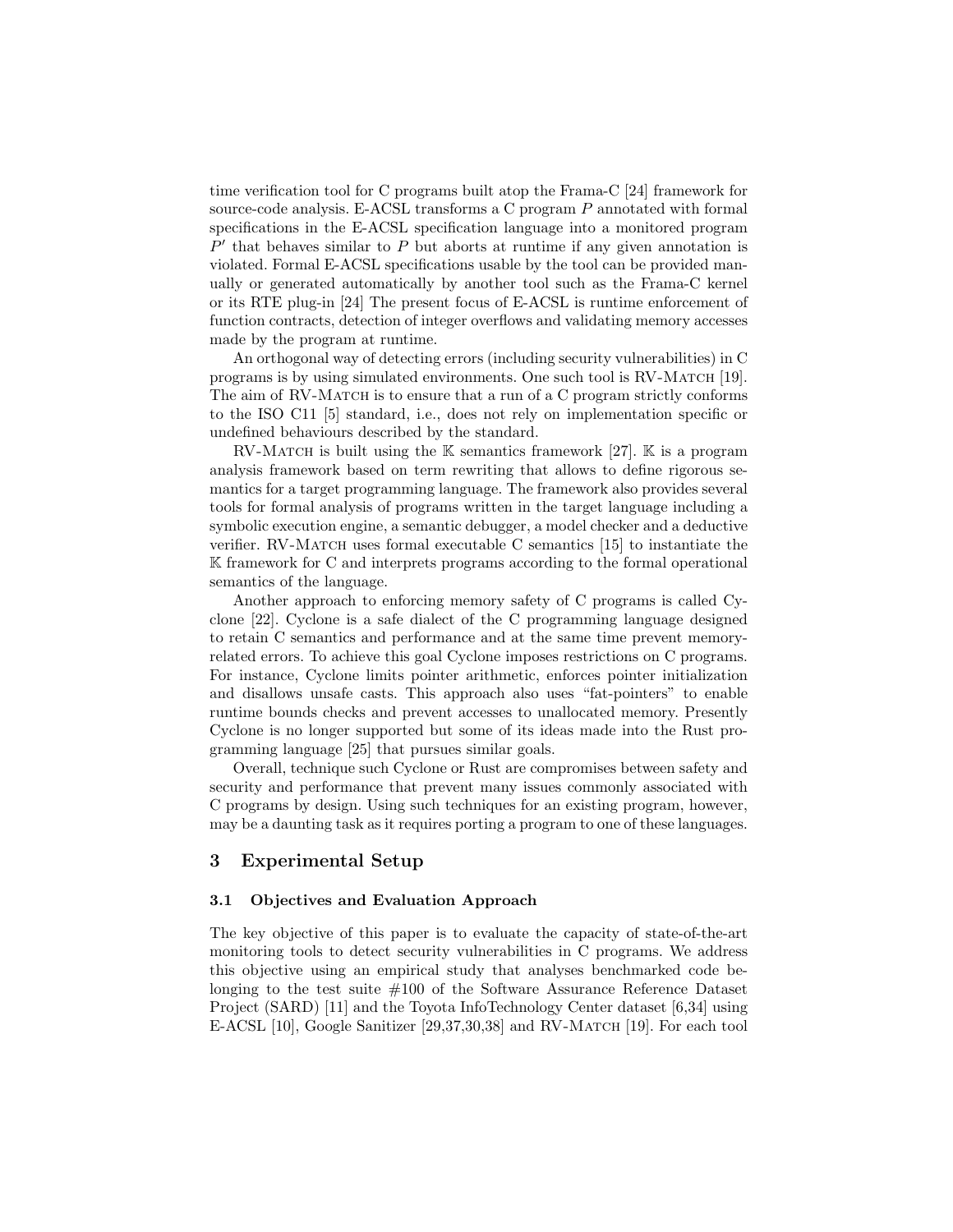we compute its detection ratio (i.e. the number of discovered bugs over the total number of bugs) and report the results.

More precisely, this evaluation seeks answers to the following research questions:

- (RQ1) What is the cumulative detection ratio of the selected state-of-the-art tools used together for each category of vulnerabilities?
- (RQ2) What is the detection ratio of each of the selected tools for each category of vulnerabilities?
- (RQ3) Are different tools complementary in the bugs they detect?

The following sections provide details on the choice of the tools and benchmarks used in this empirical study and discusses evaluation methodology.

## 3.2 Selected Tools

We now discuss the key selection criteria of the runtime verification tools used in the present experiment.

Availability and Robustness One of our goals is to evaluate runtime verification techniques usable by most developers. For this experimentation we select freely available, robust tools capable of verifying C code at runtime with no or little manual effort. Consequently we reject research prototypes, incomplete implementations, or techniques usable only by experts.

Memory Analysis Many vulnerabilities in C occur due to its almost unrestricted use of memory. Therefore we only consider tools capable of analysing the memory state of a running program. Another source of security flaws in C programs are executions that lead to undefined behaviours with respect to a chosen ISO C standard. Since such issues are defined at a source level of the C programming language we only consider tools using source code analysis. Consequently we reject binary monitors such as MemCheck [\[31\]](#page-15-6) or Dr Memory [\[4\]](#page-14-1).

Online Monitoring In a security-oriented analysis it is important to prevent errors, as otherwise a vulnerability can be exploited before it can be reported. To address this requirement for this experimentation we consider only online runtime verification tools capable of detecting vulnerabilities before they occur.

Potential Complementarity To have a global vision of the cumulative detection capacity of different state-of-the-art techniques, we select tools using different approaches to runtime error detection. In other words, we reject tools that approach a problem similarly but differ in implementation.

Based on the above requirements for this experimentation we select the following tools (in alphabetic order):

**E-ACSL**  $[10]$  – a verifier of a rich specification language; Google Sanitizer  $[29,37,30,38]$  $[29,37,30,38]$  $[29,37,30,38]$  $[29,37,30,38]$  – a source-level memory debugger;  $RV$ -Match [\[19\]](#page-15-14) – a verifier of formal language semantics.

More detailed descriptions of the selected tools is given in Section [2.](#page-3-2)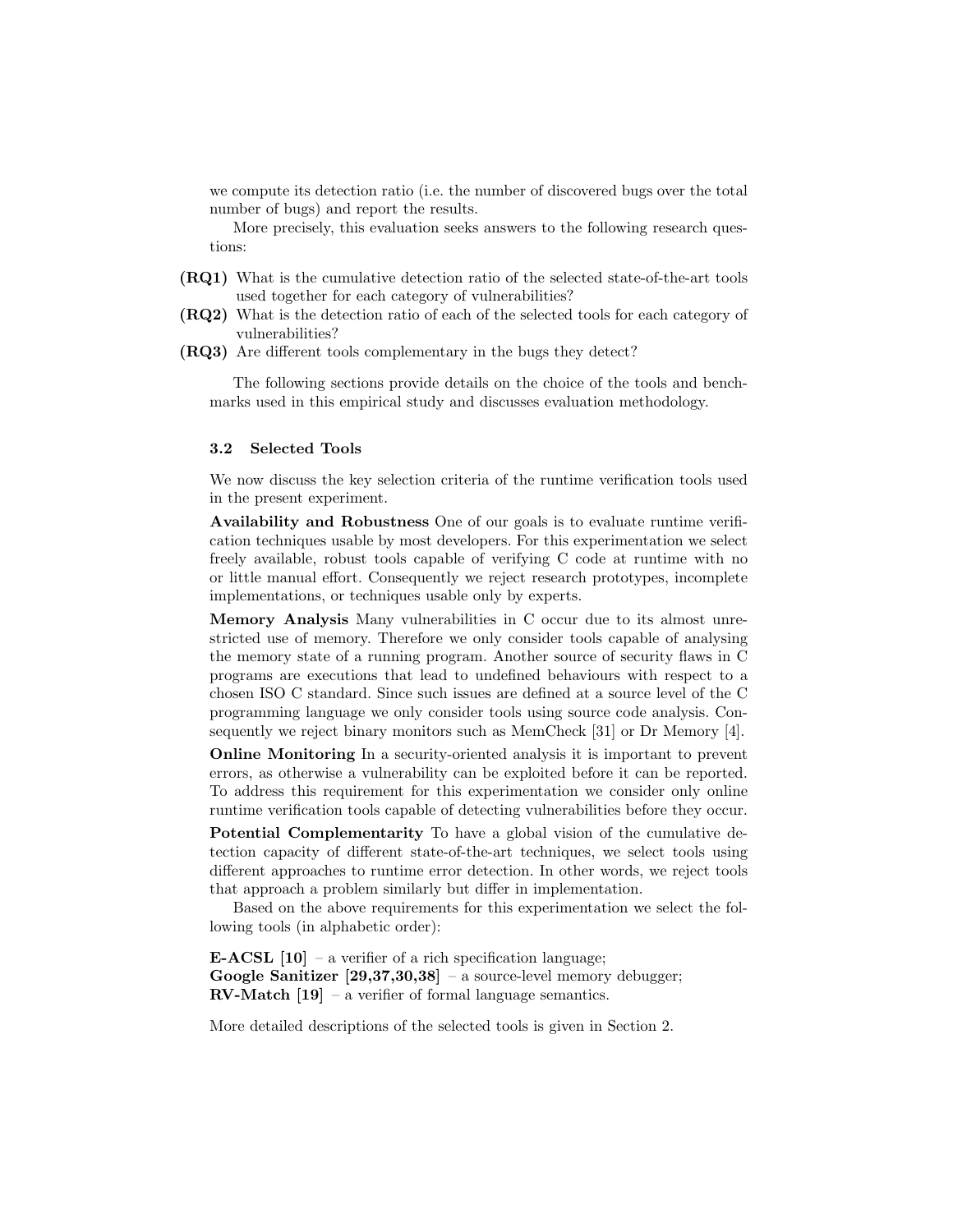#### 3.3 Selected Benchmarks

We now briefly discuss the source code benchmarks used in this empirical study.

SARD-100 [\[11\]](#page-14-3) is a test suite belonging to the Software Assurance Metrics And Tool Evaluation (SAMATE) project of the National Institute of Standards and Technology (NIST). Each SARD-100 program contains a vulnerability of the Common Weakness Enumeration (CWE) taxonomy [\[8\]](#page-14-4). Initially developed for testing against source code security analyzers based on Source Code Security Analysis Tool Functional Specification [\[3\]](#page-14-10) SARD-100 explores such important security issues as SQL and command injections, buffer overflows, format string vulnerabilities, use-after-free errors and others (21 CWE vulnerabilities in total).

Toyota ITC Benchmark [\[6](#page-14-9)[,34\]](#page-16-4) is a publicly available benchmarking suite developed at Toyota InfoTechnology Center, USA. The suite is based on Annex A (Source Code Weaknesses) of Source Code Security Analysis Tool Functional Specification [\[3\]](#page-14-10). Toyota ITC Benchmark consists of 638 test cases exploring 9 defect types and 51 sub-types. Toyota ITC Benchmark focusses on memory defects (e.g., static, dynamic, stack, pointer arithmetic), numerical defects (such as division by zero or integer overflows) and concurrency issues (race conditions, deadlocks).

One of the key factors for selecting SARD-100 and Toyota ITC Benchmark for the present experimentation is that both contain code samples originating from reliable sources with clearly marked vulnerabilities. The test cases belonging to these suites allow to explore a broad range of security-related issues typical to C programs.

#### 3.4 Evaluation Methodology

During the present experimentation we perform a series of program runs under E-ACSL, Google Sanitizer and RV-MATCH monitoring and compute detection ratio of each tool. The percent detection ratio of a tool run over programs containing N defects is computed as  $D/N * 100$ , where D is the number of defects detected by the analyzer.

In this experiment we used latest stable versions of the tools available at the time of the experiment <sup>[4](#page-7-0)</sup>. The RV-MATCH and Google Sanitizer monitored programs were obtained via kcc-1.0 and clang-4.0.1 compilers respectively. Since these tools make use of built-in analyses no external specifications were provided. Programs monitored via E-ACSL (version 0.9) were obtained via its driver script called e-acsl-gcc.sh that takes a C program, automatically annotates it using the RTE [\[24\]](#page-15-13) plugin of Frama-C and finally compiles it using the gcc compiler (gcc version 5.4.0 was used). For E-ACSL analysis we also used partial function contracts provided by the Frama-C standard library.

During this experimentation a defect is considered detected if it is reported either during compile stage or before its occurrence at runtime. We consider runs

<span id="page-7-0"></span><sup>4</sup> At the time of this writing (March, 2018) E-ACSL-0.9 is not available publicly yet and was obtained from the developers of the tool. E-ACSL-0.9 is scheduled to be released in May, 2018.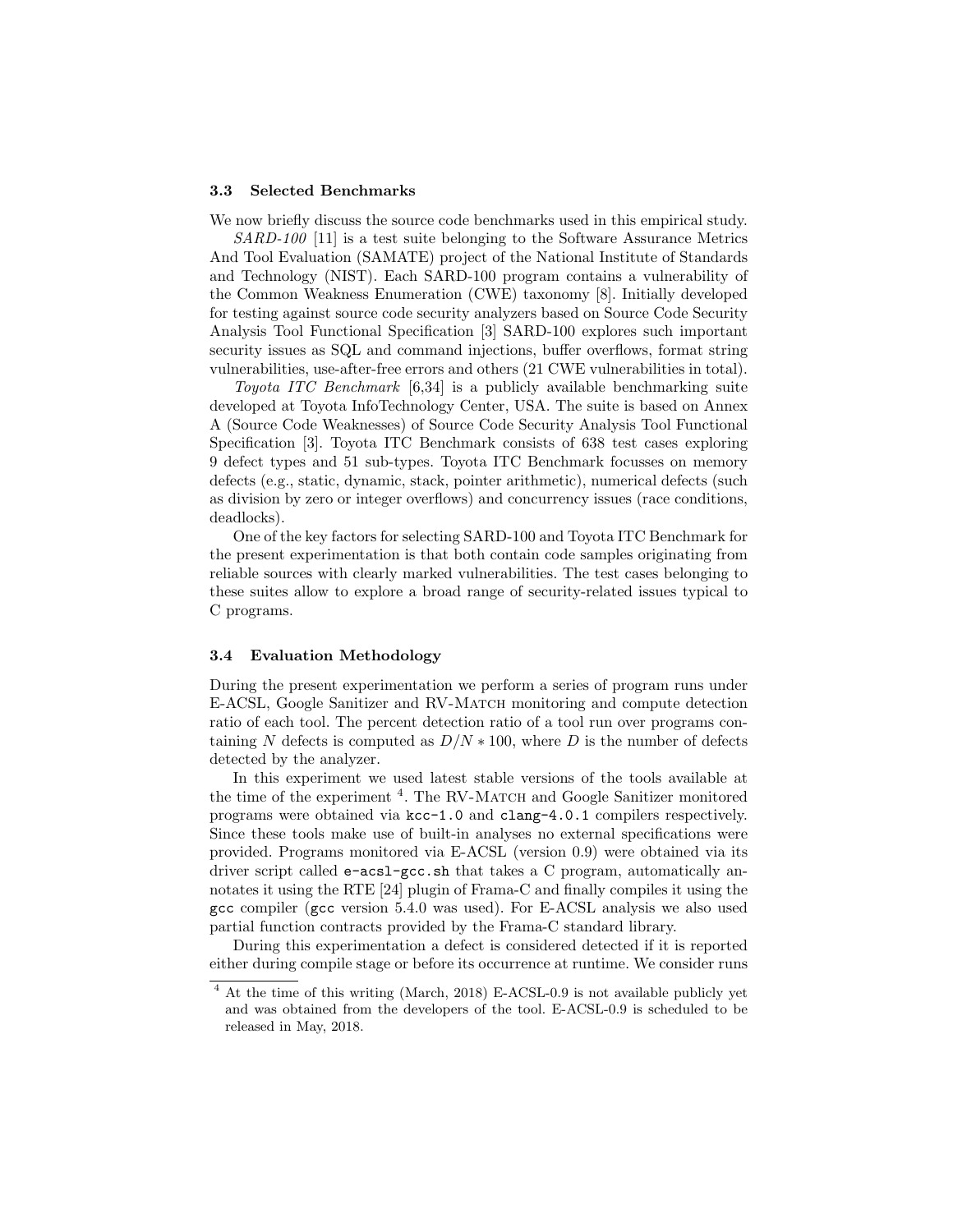of monitors that failed due to internal errors or by intercepting signals as missing defects. Also, since Google Sanitizer consists of 4 separate tools (AddressSanitizer, UndefinedBehaviourSanitizer, ThreadSanitizer and MemorySanitizer) we consider a defect detected if it is reported by either of the tools.

The monitored programs were run once per tool except for the cases using random number generators that potentially surpass the execution of vulnerable code. In such cases the benchmarks were run continuously until erroneous paths were explored.

The tools used in this experiment were run using inputs provided via the benchmarking suites. Where such inputs were not available (several programs from SARD-100) we used inputs that explored vulnerabilities in the benchmarked code.

The platform for all results reported here was 2.30GHz Intel i7 processor with 16GB RAM, running 64-bit Gentoo Linux.

False positives Even though some of the tools used in this experimentation can produce false alarms (in particular AddressSanitizer [\[29\]](#page-15-5)), we do not report false positive detection rate for the tools. This is because no false alarms were detected during this experimentation. In other words, for this particular study the rate of false positive defects equates to  $0\%$  in all cases. We manually verified that all defects reported by the tools during this study correspond to actual defects.

Runtime Overheads In dynamic analysis performance overhead of a technique is an important issue, however, this experimentation does not report runtime or memory overheads of the tools. This is because of the following reasons.

The goal of this experimentation is in identifying a technique's capability to detect different security-related issues rather than evaluating its applicability to large and computationally intensive programs. Consequently, the experiment uses small programs whose execution time in most cases does not exceed one second. The size of the programs used during this experiment is not representative for evaluating the tools' robustness with respect to performance overhead.

Performance overhead of the tools used in this experimentation was assessed in prior work. For instance, [\[42\]](#page-16-1) reports on runtime and memory overheads of both E-ACSL and AddressSanitizer using computationally intensive benchmarks for CPU testing developed by the Standard Performance Evaluation Corporation (SPEC CPU) [\[36\]](#page-16-9). This experimentation has shown that for the selected SPEC CPU programs the runtime overheads of E-ACSL (on average 19 times compared to execution of unmonitored programs) of AddressSanitizer (1.58 times). Further, the experiment has shown that E-ACSL was was more memory efficient comparing to AddressSanitizer (2.48 vs. 4.22 times on average).

Thorough empirical study evaluating performance overheads of RV-MATCH has not been conducted. This is mainly because at the present stage of implementation RV-Match is not yet ready to deal with large programs. A preliminary result reported in [\[19\]](#page-15-14) shows that analysis of a small example program consisting of 10,000 loop iterations took 11 seconds. Taking into account that an unobserved execution of the same program is under 0.01 seconds, such a result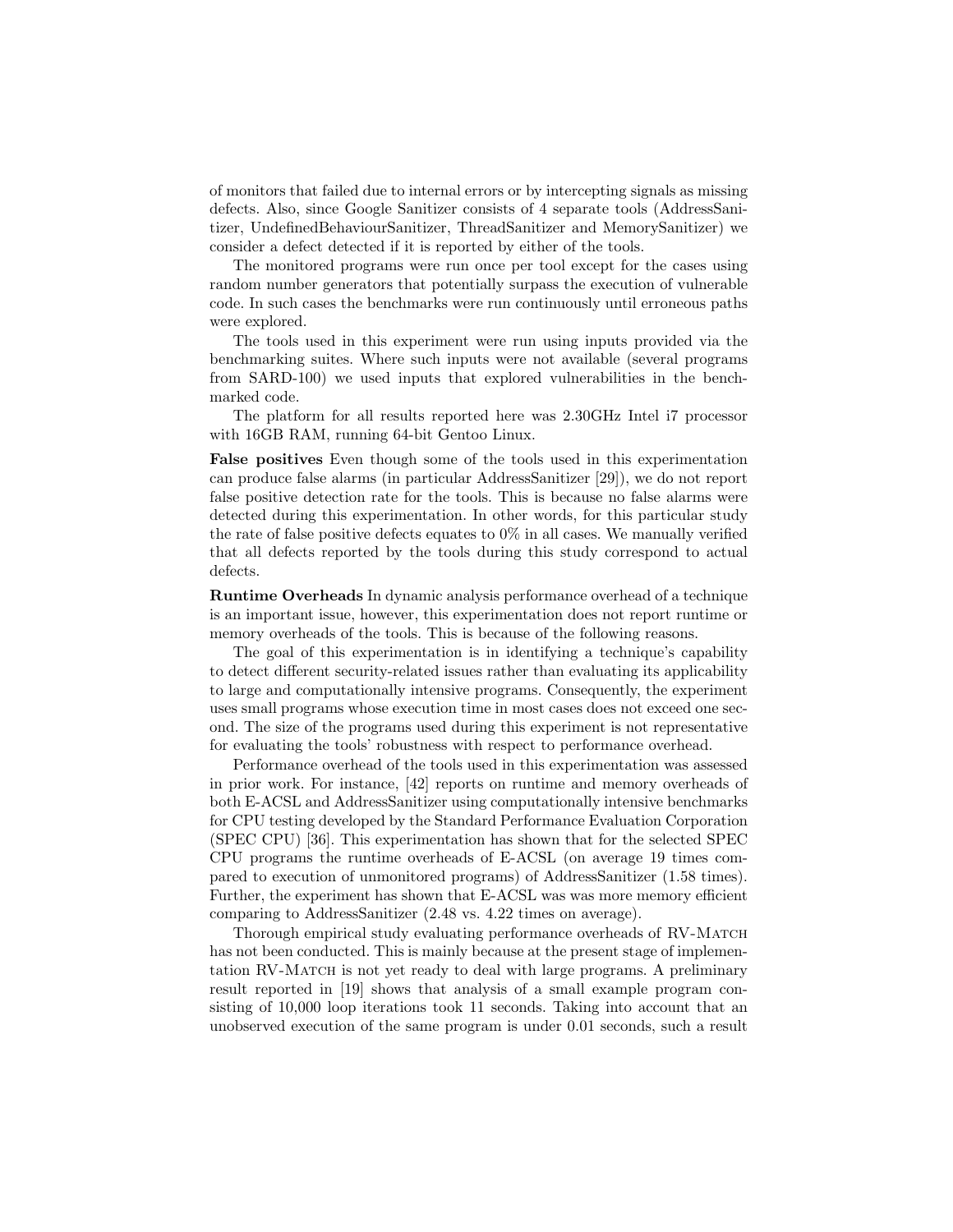|                                                 | $E-ACSL$ |                 | Sanitizer       |                  |                 | <b>RV-Match</b>   |               | Cumulative        |
|-------------------------------------------------|----------|-----------------|-----------------|------------------|-----------------|-------------------|---------------|-------------------|
| Non-memory Defects                              |          |                 |                 |                  |                 |                   |               |                   |
| CWE-078: Command Injection                      |          | $0\%$ $(0/6)$   |                 | $0\%$ $(0/6)$    |                 | $0\%$ (0/6)       |               | $0\%$ $(0/6)$     |
| CWE-080: Basic XSS                              |          | $0\%$ $(0/5)$   |                 | $0\%$ $(0/5)$    |                 | $0\%$ $(0/5)$     |               | $0\%$ $(0/5)$     |
| CWE-089: SQL Injection                          |          | $0\%$ $(0/4)$   |                 | $0\%$ $(0/4)$    |                 | $0\%$ $(0/4)$     |               | $0\% (0/4)$       |
| CWE-099: Resource Injection                     |          | $0\%$ $(0/4)$   |                 | $0\%$ $(0/4)$    |                 | $0\%$ $(0/4)$     |               | $0\% (0/4)$       |
| CWE-259: Hard-coded Password                    |          | $0\%$ $(0/5)$   |                 | $0\%$ $(0/5)$    |                 | $0\%$ $(0/5)$     |               | $0\%$ $(0/5)$     |
| CWE-489: Leftover Debug Code                    |          | $0\%$ $(0/1)$   |                 | $0\%$ $(0/1)$    |                 | $0\%$ $(0/1)$     |               | $0\%$ $(0/1)$     |
| <b>Memory Defects</b>                           |          |                 |                 |                  |                 |                   |               |                   |
| $CWE-121$ : Stack Buffer Overflow 100\% (11/11) |          |                 |                 | $91\%$ $(10/11)$ |                 | $91\%$ $(10/11)$  |               | $100\%$ $(11/11)$ |
| $CWE-122$ : Heap Buffer Overflow 100% (6/6)     |          |                 | $100\%~(6/6)$   |                  |                 | $100\%$ (6/6)     |               | $100\%~(6/6)$     |
| CWE-416: Use After Free                         |          | $100\%$ (9/9)   | $100\%$ (9/9)   |                  |                 | $100\%$ (9/9)     |               | $100\%$ (9/9)     |
| $CWE$ -244: Heap Inspection                     |          | $0\%$ $(0/1)$   |                 | $0\%$ $(0/1)$    |                 | $0\%$ $(0/1)$     |               | $0\%$ $(0/1)$     |
| $CWE-401$ : Memory Leak                         |          | $100\%~(5/5)$   |                 | $80\%~(4/5)$     |                 | $60\%$ $(3/5)$    | $100\%~(5/5)$ |                   |
| CWE-468: Pointer Scaling                        |          | $50\%~(1/2)$    |                 | $50\%$ $(1/2)$   |                 | $50\%$ $(1/2)$    |               | $50\%$ $(1/2)$    |
| CWE-476: Null Dereference                       |          | $100\%$ $(7/7)$ | $100\%$ $(7/7)$ |                  |                 | $100\%$ (7/7)     |               | $100\% (7/7)$     |
| $CWE-457$ : Uninitialized Variable 100% (4/4)   |          |                 |                 | $75\%$ $(3/4)$   | $100\%$ $(4/4)$ |                   |               | $100\%~(4/4)$     |
| CWE-415: Double Free                            |          | $100\%~(6/6)$   |                 | $100\%~(6/6)$    |                 | 67\% $(4/6)$      | $100\%~(6/6)$ |                   |
| CWE-134: Format String                          |          | $100\%$ (8/8)   |                 | $0\%$ $(0/8)$    |                 | $0\%$ $(0/8)$     |               | $100\%$ (8/8)     |
| CWE-170: String Termination                     |          | $100\%$ (5/5)   | $100\%$ $(5/5)$ |                  |                 | $100\%$ (5/5)     |               | $100\%$ (5/5)     |
| CWE-251: String Management                      |          | $100\%~(5/5)$   |                 | $100\%$ $(5/5)$  |                 | $100\%$ $(5/5)$   |               | $100\%$ $(5/5)$   |
| CWE-391: Unchecked Error                        |          | $0\%$ $(0/1)$   |                 | $0\%$ $(0/1)$    |                 | $0\%$ $(0/1)$     |               | $0\%$ $(0/1)$     |
| <b>Concurrency Defects</b>                      |          |                 |                 |                  |                 |                   |               |                   |
| CWE-367: Race Condition                         |          | $0\%$ $(0/4)$   |                 | $0\%$ $(0/4)$    |                 | $0\%$ $(0/4)$     |               | $0\%$ $(0/4)$     |
| CWE-412: Unrestricted Lock                      |          | $0\%$ $(0/1)$   |                 | $0\%$ $(0/1)$    |                 | $0\%$ $(0/1)$     |               | $0\%$ $(0/1)$     |
| Overall                                         |          | 67\% (67/100)   |                 | 56\% (56/100)    |                 | $54\%$ $(54/100)$ |               | 67\% (67/100)     |

<span id="page-9-1"></span>Table 1. Detection results of E-ACSL, Google Sanitizer and RV-MATCH over SARD-100 test suite

might suggest that overheads of RV-MATCH are presently too high to be used in practice with real-world programs.

# <span id="page-9-0"></span>4 Experimental results

We now discuss detection results of using E-ACSL, Google Sanitizer and RV-Match over SARD-100 dataset and Toyota ITC Benchmark.

# <span id="page-9-2"></span>4.1 Results for SARD-100

Table [1](#page-9-1) shows detection results of E-ACSL, Google Sanitizer and RV-Match over C benchmarks belonging to the SARD-100 dataset. The leftmost column of the table shows a given CWE vulnerability, the rest of the columns show error detection ratio in percent followed by the number of discovered and overall defects.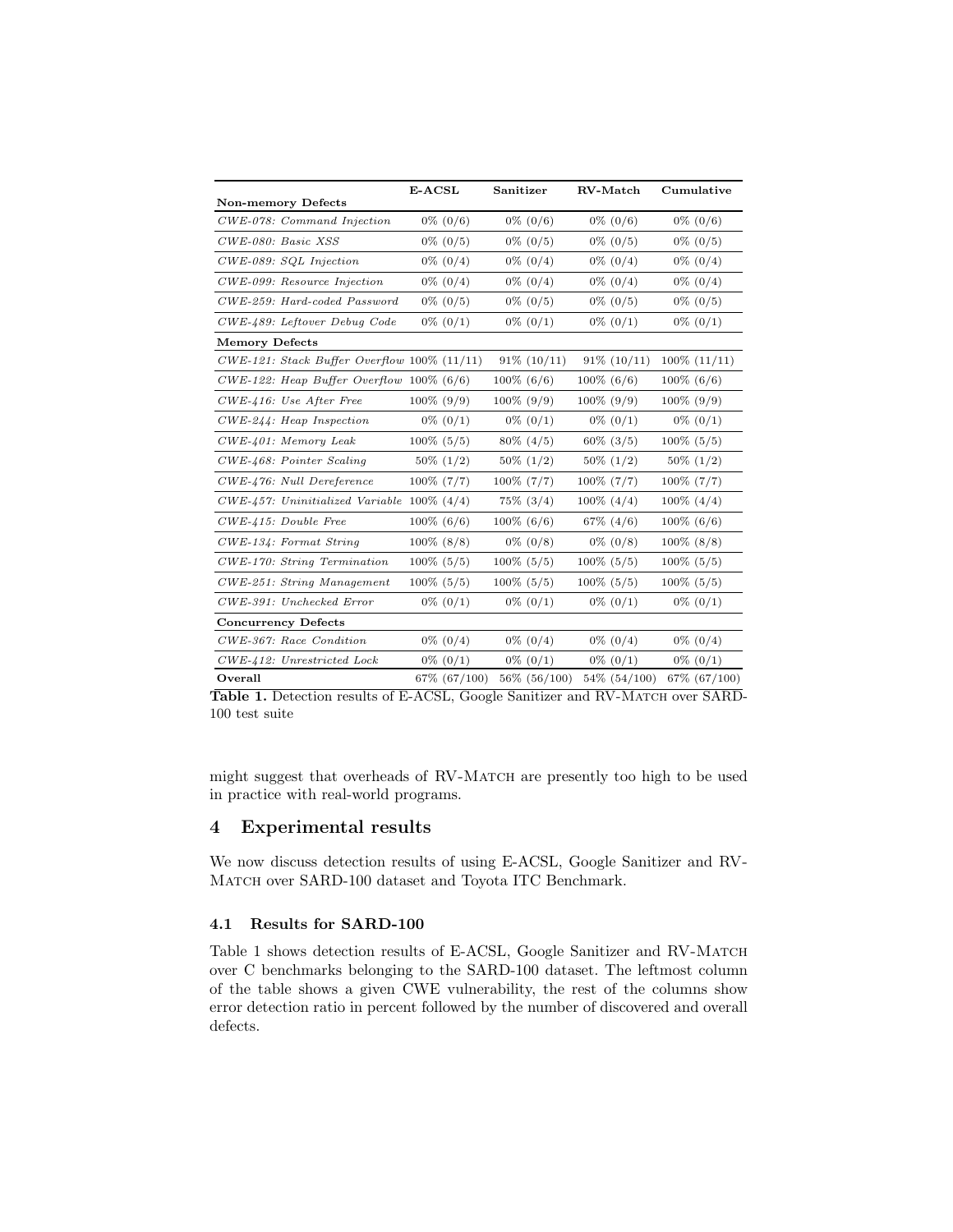The overall results indicate that E-ACSL, Google Sanitizer and RV-MATCH detected 67%, 56% and 54% of bugs respectively. Cumulative error detection ratio (i.e., with respect to defects detected by at least one of the tools) is 67%.

All tools missed security vulnerabilities that do not lead to memory errors (Non-memory defects category), namely resource, command and SQL injections, cross-site scripting and issues related to the use of hard-coded passwords. Such result is because the focus of both Google Sanitizer and RV-MATCH is analysis aiming to detect memory errors and undefined behaviors. The executions exploring these vulnerabilities did not lead to such issues.

The results further indicate that all tools are well equipped for detection of memory-related errors including buffer overflows, null pointer dereferences, useafter-free and similar issues. During analysis of memory-related defects (Memory Defects category) E-ACSL detected all seeded defects except for one test case utilizing bad input to scanf  $(CWE-391)$ . Google Sanitizer and RV-MATCH detected less issues. For instance, in CWE-121 both tools missed a defect that uses a fixed size buffer to store user-supplied input via puts function. Furthermore, RV-Match does not support detection of heap memory leaks when memory is allocated via library functions (such as strdup). We should also note that Google Sanitizer missed one memory leak because this tool does not treat memory that has not been freed but available via a global variable as a leak. Finally, Google Sanitizer and RV-MATCH do not support runtime detection of format string vulnerabilities (via standard library functions such as printf).

Even though Google Sanitizer and RV-MATCH include functionality allowing to discover concurrency issues (e.g., race conditions), both tools missed a handful of such defects in SARD-100. E-ACSL does not support monitoring of multithreaded programs.

## 4.2 Results for Toyota ITC Benchmark

Table [2](#page-11-0) shows detection results of E-ACSL, Google Sanitizer and RV-MATCH over programs from Toyota ITC Benchmark. The presentation of the results is similar to that of Table [1](#page-9-1) in Section [4.1.](#page-9-2)

The results indicate that E-ACSL, Google Sanitizer and RV-MATCH have detected 71%, 57% and 84% of defects respectively. Cumulative error detection ratio over Toyota ITC Benchmark is 87%.

All tools detected most defects related to improper use of dynamic and static memory that include such issues as buffer over- and underflows (top two rows of Table [2\)](#page-11-0). 78% detection rate in Dynamic defects of Google Sanitizer is because this tool could not detect a number of heap buffer-underruns where negative offsets were used to access unallocated memory.

In Pointer-related defects E-ACSL detected 56% of bugs. The tool could not identify defects related to improper use of function pointers. Detection ratio of Google Sanitizer is 32%. This result is the lowest of all tools in the *Pointer*related category. This tool had issues detecting defects related to passing a null pointer to free, incorrect pointer arithmetic and the use of function pointers.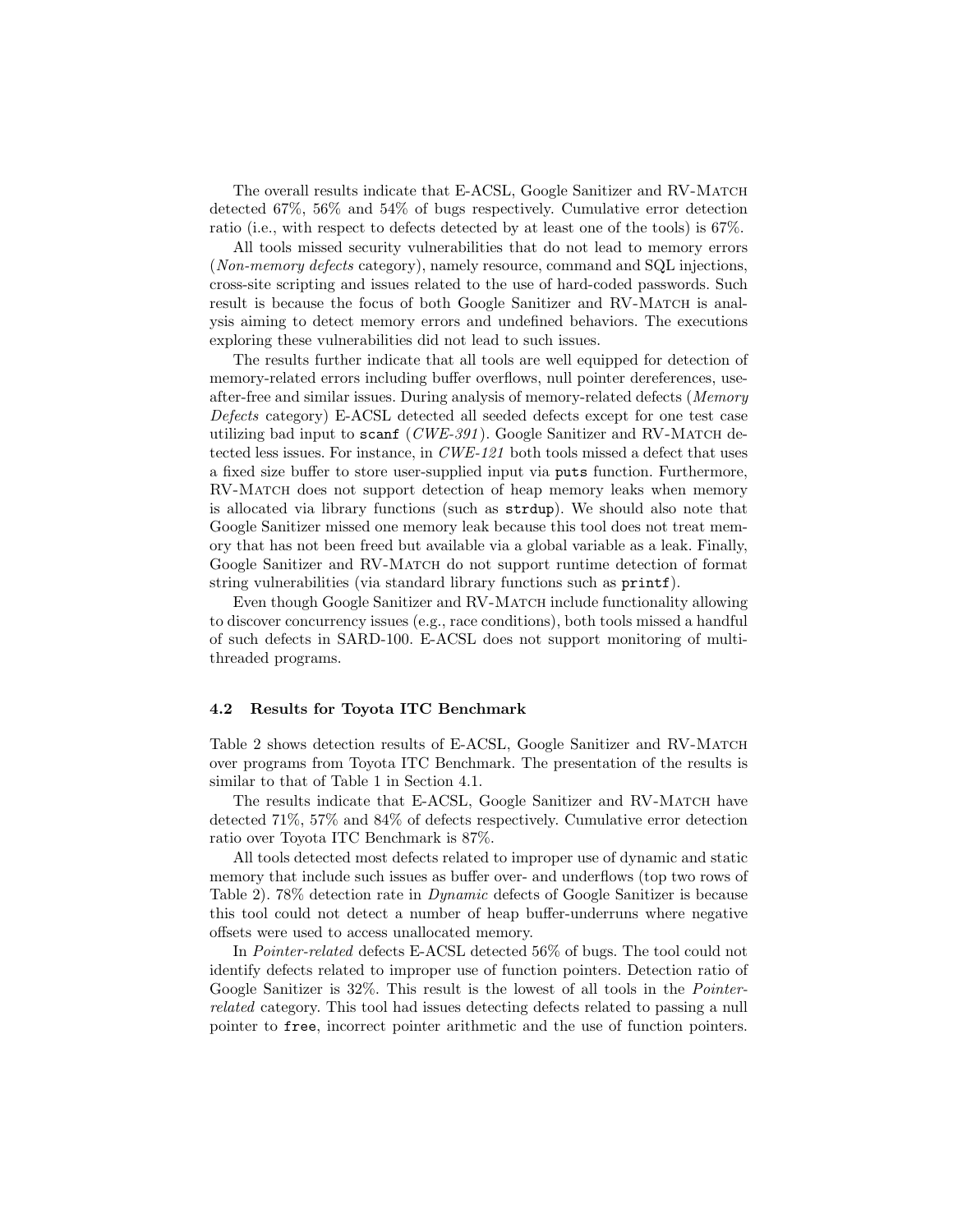| Defect Type          | E-ACSL         | Sanitizer      | <b>RV-Match</b> | Cumulative       |  |  |
|----------------------|----------------|----------------|-----------------|------------------|--|--|
| Dynamic Memory       | 94% (81/86)    | 78% (67/86)    | 94% (81/86)     | $94\%$ $(81/86)$ |  |  |
| <b>Static Memory</b> | 100% (67/67)   | 96% (64/67)    | 100% (67/67)    | 100% (67/67)     |  |  |
| Pointer-related      | 56% (47/84)    | 32\% (27/84)   | 99% (83/84)     | 99% (83/84)      |  |  |
| $Stack-related$      | 35% (7/20)     | 70% (14/20)    | 100% (20/20)    | $100\% (20/20)$  |  |  |
| Resource             | 99% (95/96)    | 60% (58/96)    | 98% (94/96)     | 100% (96/96)     |  |  |
| Numeric              | 93% (100/108)  | 59% (64/108)   | 98% (106/108)   | 98% (106/108)    |  |  |
| Miscellaneous        | 94% (33/35)    | 49% (17/35)    | $71\% (25/35)$  | 97% (34/35)      |  |  |
| Inappropriate Code   | $0\%$ $(0/64)$ | $0\%$ $(0/64)$ | $0\%$ $(0/64)$  | $0\%$ $(0/64)$   |  |  |
| Concurrency          | $0\%$ $(0/44)$ | 73% (32/44)    | 66% (29/44)     | 93% (41/44)      |  |  |
| Overall              | 71\% (430/604) | 57\% (343/604) | 84\% (505/604)  | 87\% (530/604)   |  |  |

<span id="page-11-0"></span>Table 2. Detection results of E-ACSL, Google Sanitizer and RV-MATCH over Toyota ITC Benchmark

RV-Match detected 99% of errors related to improper use of pointers. This tool missed only one defect related to using an uninitialized pointer.

Stack-related defect type includes three defect sub-types: stack overflow, cross-thread access and static buffer overrun. E-ACSL has little support for detecting stack overflows and cannot monitor multi-threaded programs. The detection rate of E-ACSL in this case is only 35%. Google Sanitizer and RV-MATCH provide better support and identified 70% and 100% of defects respectively.

Resource Management defects of Toyota ITC Benchmark contain such issues as double free, freeing non-dynamic memory, return of local addresses and memory leaks. For this vulnerability type Google Sanitizer has the lowest detection ratio of 60%. This tool has missed several bugs related to freeing static memory and returning local variables. E-ACSL on the contrary has been able to identify most such defects  $(99\%)$ . RV-MATCH has similar result of 98%.

E-ACSL and RV-MATCH detected most errors of *Numeric* defect type (integer overflows, bit-field overflows, division by zero), 93% and 98%. Both tools missed defects involving floating point overflow. Additionally, E-ACSL failed to detect overflows via bit-field values. Google Sanitizer has detected fewer defects (59% via UndefinedBehaviourSanitizer). This tool had issues detecting errors involving integer precision loss because of cast and loss of integer sign because of unsigned casts.

Miscellaneous defects of Toyota ITC Benchmark describe endless loops, invalid extern variable declarations, missing return statements and similar issues. E-ACSL detected 94% of such issues. Detection ratio for Google Sanitizer and RV-Match were lower – 49% and 71% respectively.

All tools missed all defects of the *Inappropriate Code* type. Such issues consist of mostly syntactic and stylistic issues such as left-over debug code, specifying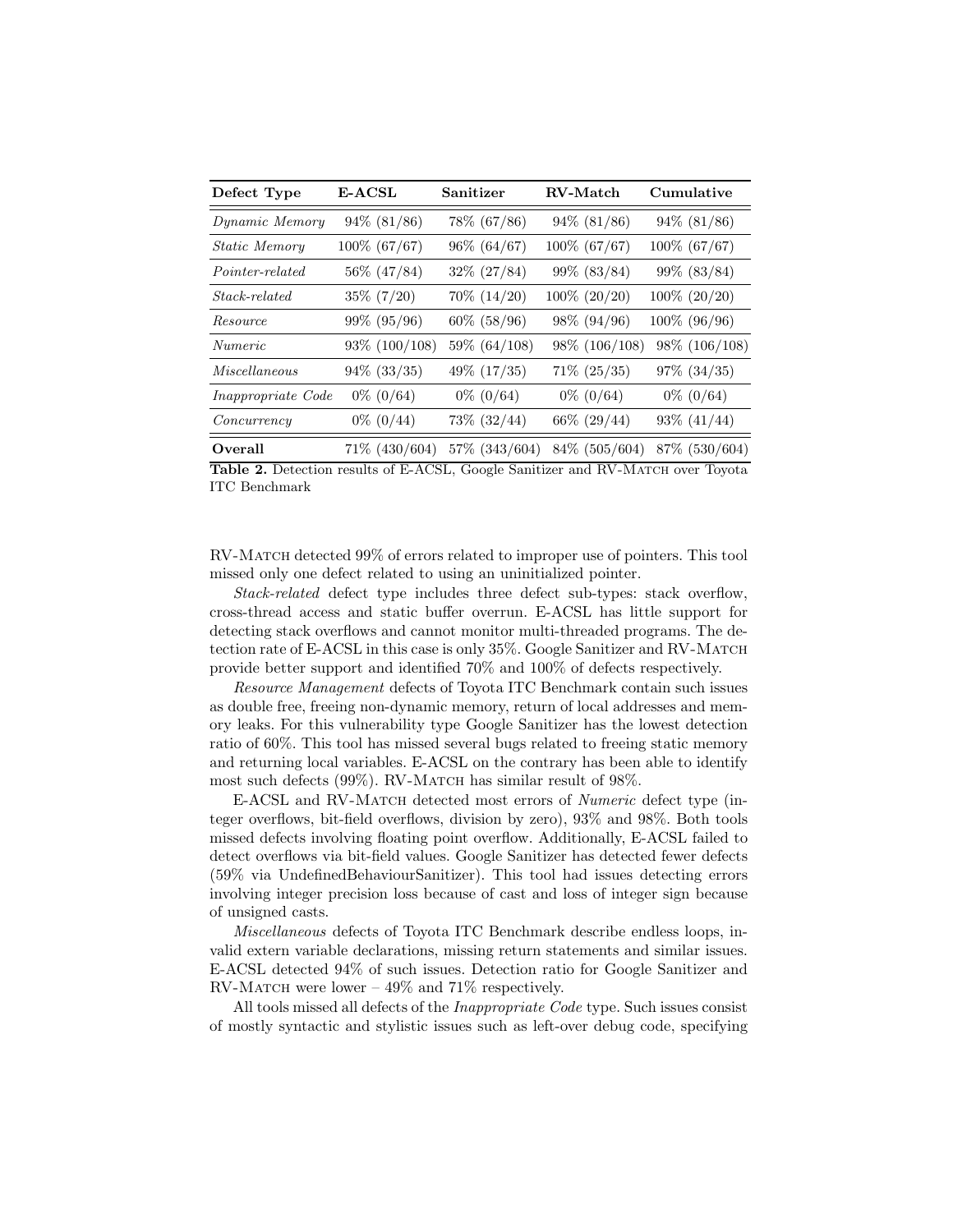same condition twice and so on. Even though they contribute to the overall score such defects do not lead to undefined behaviours or memory errors and can hardly be regarded as security-related.

Finally, E-ACSL missed all defects of Concurrency type. As noted earlier E-ACSL does not support detection of such issues. Google Sanitizer and RV-MATCH detected 73% and 66% respectively. A notable result is that these tools miss defects of different subtypes and the detection cumulative rate over both tools is 93%.

## 4.3 Summary of Results

The overall results of our experiment show that the present state-of-the-art runtime verification tools for C programs provide strong support for detection of issues stemming from improper use of memory and undefined behaviours. On the other hand the results indicate lack of support for such important security flaws as command injections that remain one of the most dangerous software bugs [\[7\]](#page-14-11) and still found even in well-tested C applications [\[33\]](#page-16-10).

With respect to **RQ1** that considers the cumulative capacity of error detection, we can conclude that in tracking non-concurrent memory errors using one tool may be sufficient to detect most defects. This is supported by the results for SARD-100 and Toyota ITC Benchmark that show consistently high detection ratios for typical memory errors such as buffer overflows, double free violations, null pointers dereferences, use of initialized values and so on. Regarding **RQ3**, the results indicate that combining the results of all tools one can achieve higher detection ratio. For instance, in detection of resource-management memory defects of Toyota ITC Benchmark, E-ACSL detected 99% of all defects yet the cumulative detection ratio is 100%. Further, while E-ACSL detected 94% defects of miscellaneous type of Toyota ITC Benchmark, the combined result (with RV-Match) is 97%. The most interesting result is for detection of concurrency issues. Notably, the detection ratios of both Google Sanitizer and RV-Match are relatively low –  $73\%$  and 66%, cumulative result however is 93%, almost all seeded defects of that type.

Per-tool analysis of results (see RQ2) shows that for detection of memoryrelated vulnerabilities in single-threaded executions E-ACSL shows superior performance. One reason for such result is the tool's memory tracking model that allows tracking bounds of memory blocks and identify more vulnerabilities involving illegal memory accesses. E-ACSL is also the only tool that enables runtime analysis for format string vulnerabilities. On the other hand both Google Sanitizer and RV-Match show good scores for detecting defects in multi-threaded executions (e.g., deadlocks and race conditions). E-ACSL has no support for such analysis. Furthermore, both tools have also shown better support for detecting improper use of function pointers and stack overflows.

# <span id="page-12-0"></span>5 Threats to Validity

We now discuss issues that might have affected validity of the experiment presented in this paper.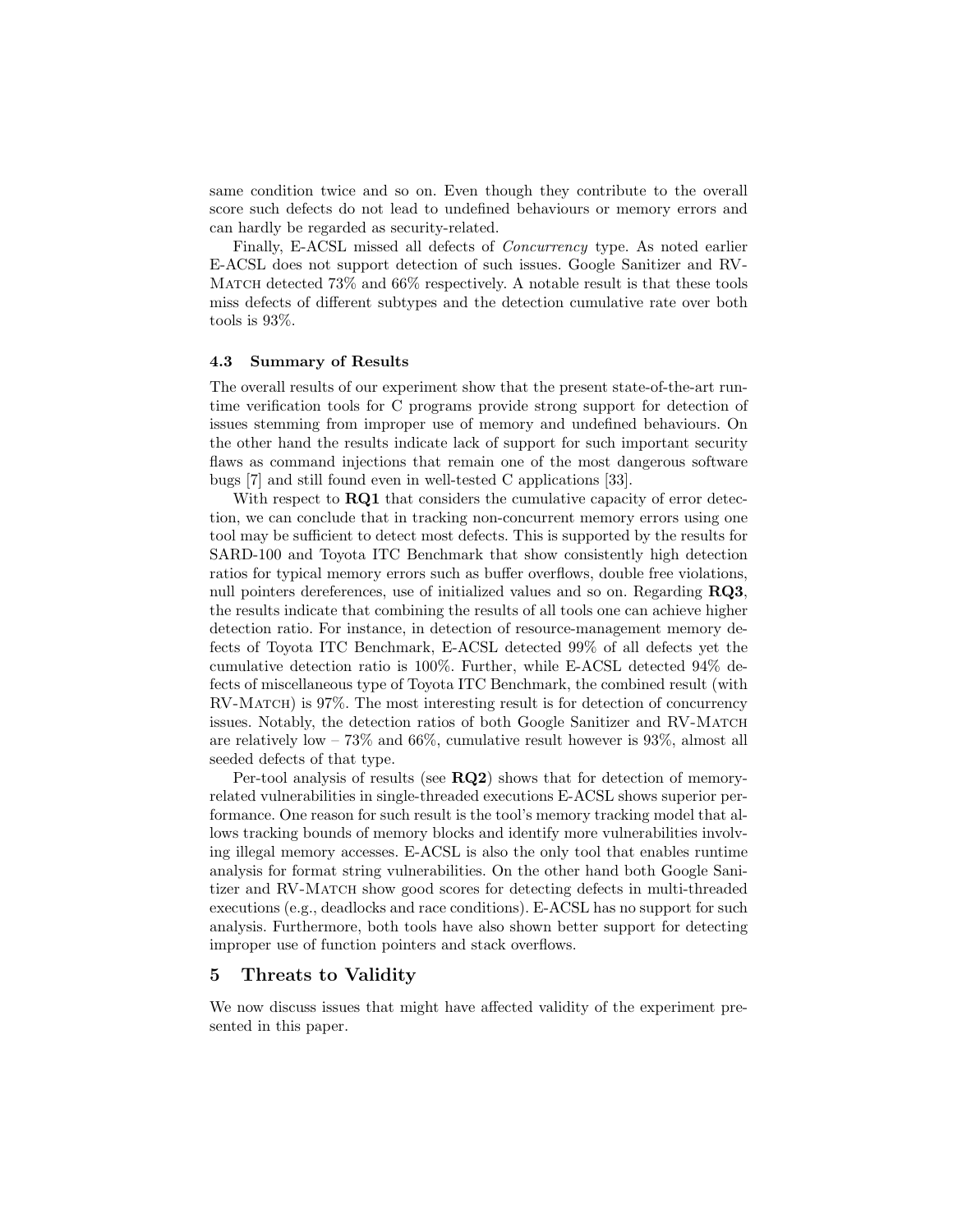The first issue refers to the choice of source code benchmarks used in evaluating precision of runtime verification tools. We aimed to select representative code covering a broad range of defects typically leading to security vulnerabilities in C. Different choice of programs might affect the results. For instance, neither SARD-100 nor Toyota ITC Benchmark explores issues related to information flow leakage in its full generality. Since the analyzers used during the experiment have no support for such analysis the precision results of all tools could be lower if such issues were present.

Another issue refers to the choice of the runtime verification tools used in the experiment. We aimed to select popular online monitoring tools capable of detecting typical security issues occurring in C program with little manual effort. However, we cannot claim that our tool selection was representative for detecting security vulnerabilities. For instance, as shown by the experiment E-ACSL, Google Sanitizer and RV-MATCH have good support for detecting defects related to the use of memory and undefined behaviours but do not support detection of SQL or command injections. Furthermore, we might have overlooked some of the tools that address similar issues and also freely available and easy to use.

The third issue refers to generating monitored programs using Google Sanitizer. This tool has a number of compile- and runtime options affecting the results of its analysis. Even though we tried to study this tool and use all documented features there might be some options that we overlooked. Furthermore, Google Sanitizer is under active development and we used the latest released version. It is therefore possible that the latest development version of Google Sanitizer has a different precision over the same code samples.

The fourth issue refers to collecting results. During our experimentation we discovered several bugs in programs from SARD-100 and Toyota ITC Benchmark. To ensure the correctness of the precision results we manually verified that programs under analysis are correct (i.e., contain defects of the claimed types and the provided inputs lead to execution of erroneous path). However, as we had to deal with large number of defects (over 700) we might have overlooked some of the issues that might have also affected the final results.

Finally, the authors of this paper have been involved in design and the development of the E-ACSL runtime verification tool. While we did our best to stay impartial and aimed at providing a fair and unbiased study we might have had the *developers' advantage* when reasoning about the results produced by E-ACSL.

# <span id="page-13-0"></span>6 Conclusions and Future Work

This experience report provides a global view of the capacity of modern runtime verification tools to detect security vulnerabilities with an emphasis on memory errors. We consider different approaches – a formal semantic based tool, a formal specification verifier and a memory debugger – in order to evaluate the cumulative detection power of these tools used together. We have presented the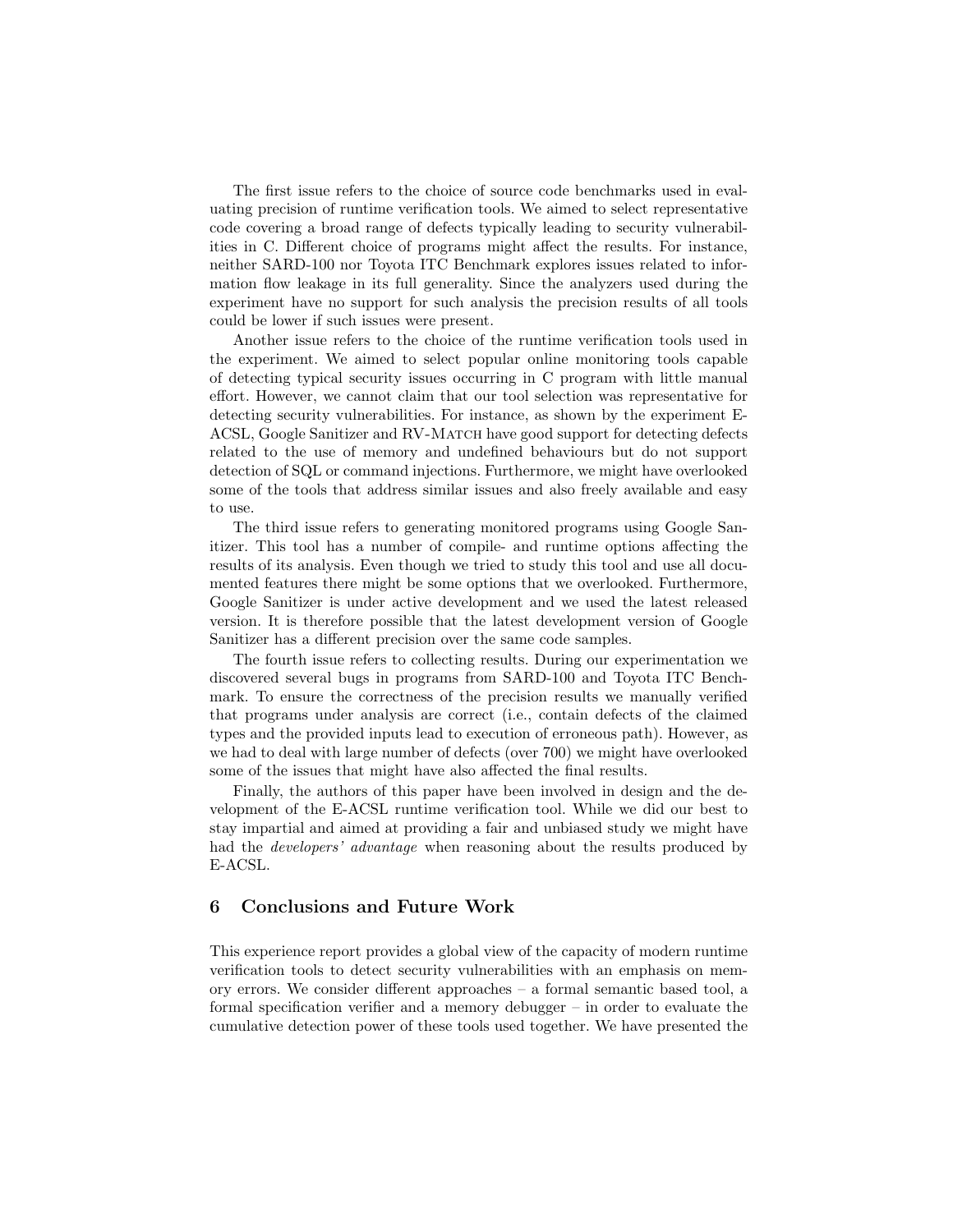experimental protocol, the selected tools and benchmarks, and provided and analyzed the recorded results. Detailed results are available online and can be used for a more detailed analysis. They indicate the level of support by the selected tools for various kinds of issues. Overall, the cumulative detection rate of the three selected tools over all defects of the considered benchmark suites is 84%. Although detection rates achieve highest values for several categories of errors, we observed that applying several tools appears to be beneficial for detecting several categories of issues. For instance, in detecting concurrency issues in the Toyota ITC Benchmark the highest per-tool result is 73%, whereas the cumulative rate is 93%. Future work includes experiments with other categories of tools, using larger benchmark suites of security related issues, as well as further analysis of failures and improvement of their support in the compared tools.

Acknowledgments The authors thank the Frama-C team for providing the tools and support. Many thanks to the anonymous referees for their helpful comments.

## References

- <span id="page-14-6"></span>1. Akritidis, P., Costa, M., Castro, M., Hand, S.: Baggy bounds checking: An efficient and backwards-compatible defense against out-of-bounds errors. In: Proceedings of the USENIX Security Symposium. pp. 51–66. USENIX Association (August 2009)
- <span id="page-14-2"></span>2. Bartocci, E., Bonakdarpour, B., Falcone, Y.: First international competition on software for runtime verification. In: Proceedings of the International Conference on Runtime Verification. LNCS, vol. 8734, pp. 1–9. Springer (2014)
- <span id="page-14-10"></span>3. Black, P.E., Kass, M., Koo, M., Fong, E.: Source code security analysis tool functional specification version 1.1. Tech. Rep. 500-268 v1.1, Information Technology Laboratory (2011)
- <span id="page-14-1"></span>4. Bruening, D., Zhao, Q.: Practical memory checking with Dr. Memory. In: Proceedings of the Annual IEEE/ACM International Symposium on Code Generation and Optimization. pp. 213–223. CGO '11, IEEE Computer Society, Washington, DC, USA (2011)
- <span id="page-14-8"></span>5. ISO/IEC 9899:2011, <https://www.iso.org/standard/57853.html>
- <span id="page-14-9"></span>6. Center, T.I.: Specification of test bench (2015), [https://github.com/regehr/](https://github.com/regehr/itc-benchmarks) [itc-benchmarks](https://github.com/regehr/itc-benchmarks)
- <span id="page-14-11"></span>7. Christey, S.: 2011 CWE/SANS top 25 most dangerous software errors. Tech. Rep. 1.0.3, The MITRE Corporation, <http://www.mitre.org> (September 2011)
- <span id="page-14-4"></span>8. Common Weakness Enumeration: A community developed dictionary of software weakness types, <http://cwe.mitre.org>
- <span id="page-14-0"></span>9. Cousot, P., Cousot, R.: Abstract interpretation: a unified lattice model for static analysis of programs by construction or approximation of fixpoints. In: Symposium on Principles of Programming Languages (POPL'77). pp. 238–252 (1977)
- <span id="page-14-7"></span>10. Delahaye, M., Kosmatov, N., Signoles, J.: Common specification language for static and dynamic analysis of C programs. In: Proceedings of the ACM Symposium on Applied Computing. pp. 1230–1235. ACM (March 2013)
- <span id="page-14-3"></span>11. Delaitre, A.: Test Suite #100: C test suite for source code analyzer v2 - vulnerable (2015), <https://samate.nist.gov/SRD/view.php?tsID=100>
- <span id="page-14-5"></span>12. Dhurjati, D., Adve, V.S.: Backwards-compatible array bounds checking for C with very low overhead. In: Proceedings of the International Conference on Software Engineering. pp. 162–171. ACM (May 2006)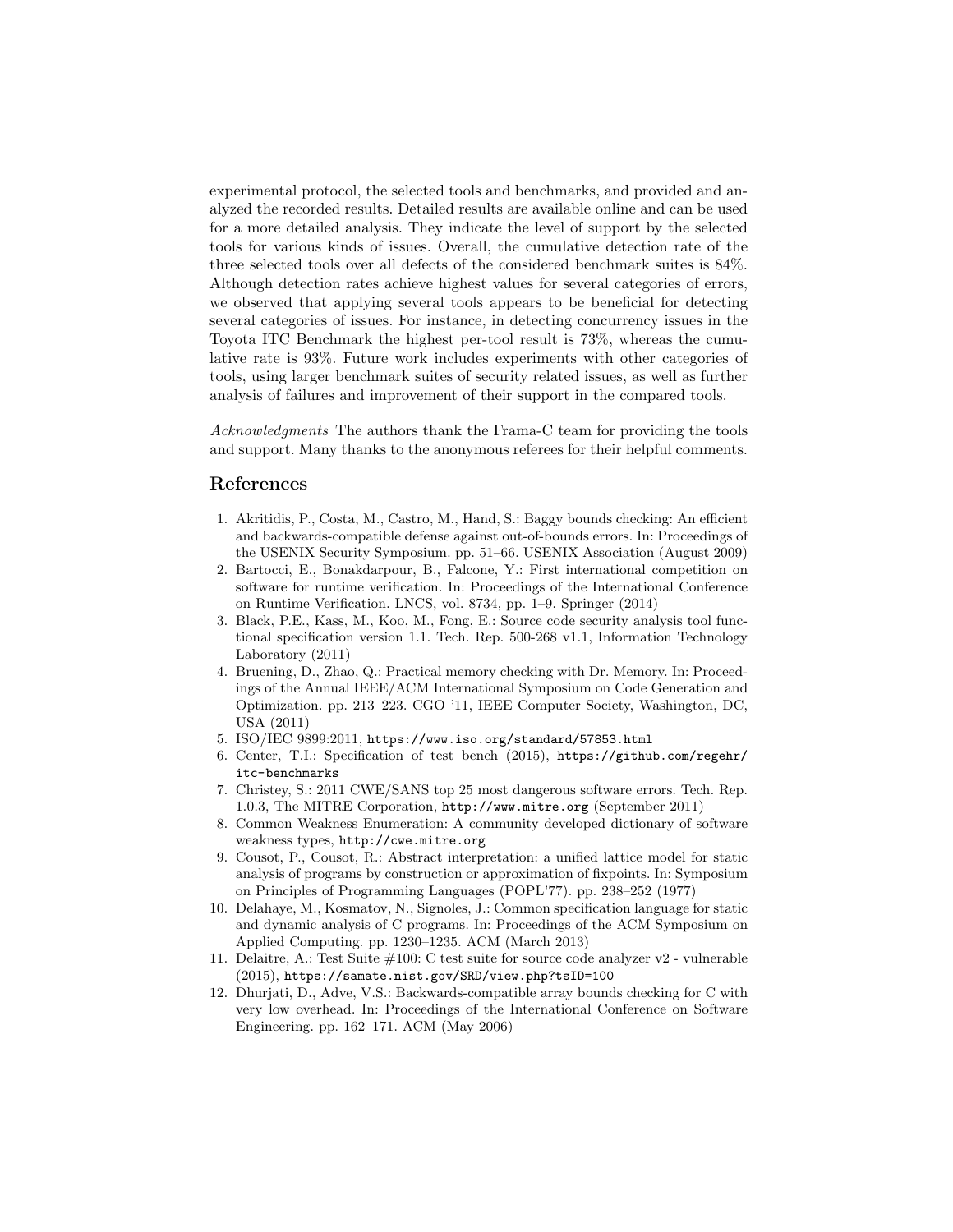- <span id="page-15-1"></span>13. Dijkstra, E.W.: Guarded commands, nondeterminacy and formal derivation of programs. Communications of the ACM 18(8), 453–457 (1975)
- <span id="page-15-11"></span>14. Eigler, F.C.: Mudflap: pointer use checking for C/C++. In: Proceedings of the GCC Developers Summit. pp. 57–70 (May 2003)
- <span id="page-15-16"></span>15. Ellison, C., Rosu, G.: An executable formal semantics of C with applications. SIGPLAN Notices 47(1), 533–544 (January 2012)
- <span id="page-15-2"></span>16. Emerson, E.A., Clarke, E.M.: Characterizing correctness properties of parallel programs using fixpoints. Automata, Languages and Programming 85/1980 (1980)
- <span id="page-15-4"></span>17. Falcone, Y., Havelund, K., Reger, G.: A tutorial on runtime verification. In: Engineering Dependable Software Systems, pp. 141–175 (2013)
- <span id="page-15-7"></span>18. Falcone, Y., Nickovic, D., Reger, G., Thoma, D.: Second international competition on runtime verification CRV 2015. In: Proceedings of the International Conference on Runtime Verification. LNCS, vol. 9333, pp. 405–422. Springer (2015)
- <span id="page-15-14"></span>19. Guth, D., Hathhorn, C., Saxena, M., Roşu, G.: RV-Match: Practical semanticsbased program analysis. In: Proceedings of the International Conference on Computer Aided Verification. LNCS, vol. 9779, pp. 447–453. Springer (July 2016)
- <span id="page-15-8"></span>20. Hastings, R., Joyce, B.: Purify: Fast detection of memory leaks and access errors. In: Proceedings of the Winter USENIX Conference. pp. 125–136 (January 1992)
- <span id="page-15-0"></span>21. ISO/IEC 9899:1999, 1430 Broadway, New York, NY 10018, USA: Programming languages – C (March 2013), <www.open-std.org/jtc1/sc22/wg14/www/standards>
- <span id="page-15-17"></span>22. Jim, T., Morrisett, J.G., Grossman, D., Hicks, M.W., Cheney, J., Wang, Y.: Cyclone: A safe dialect of C. In: Proceedings of the General Track: 2002 USENIX Annual Technical Conference. pp. 275–288. USENIX (June 2002)
- <span id="page-15-9"></span>23. Jones, R.W.M., Kelly, P.H.J.: Backwards-compatible bounds checking for arrays and pointers in C programs. In: Proceedings of the International Workshop on Automatic Debugging. pp. 13–26. Linköping University Electronic Press (September 1997)
- <span id="page-15-13"></span>24. Kirchner, F., Kosmatov, N., Prevosto, V., Signoles, J., Yakobowski, B.: Frama-C: A software analysis perspective. Formal Aspects of Computing 27(3), 573–609 (2015)
- <span id="page-15-18"></span>25. Matsakis, N.D., Klock, II, F.S.: The Rust language. Ada Letters 34(3), 103–104 (October 2014)
- <span id="page-15-3"></span>26. Queille, J.P., Sifakis, J.: Specification and verification of concurrent systems in CESAR. In: International Symposium on Programming. LNCS, vol. 137, pp. 337– 351. Springer (1982)
- <span id="page-15-15"></span>27. Rosu, G., Serbanuta, T.: An overview of the K semantic framework. The Journal of Logic and Algebraic Programming 79(6), 397–434 (2010)
- <span id="page-15-10"></span>28. Ruwase, O., Lam, M.S.: A practical dynamic buffer overflow detector. In: Proceedings of the Network and Distributed System Security Symposium. The Internet Society (December 2004)
- <span id="page-15-5"></span>29. Serebryany, K., Bruening, D., Potapenko, A., Vyukov, D.: AddressSanitizer: A fast address sanity checker. In: Proceedings of the USENIX Annual Technical Conference. pp. 309–319. USENIX Association (June 2012)
- <span id="page-15-12"></span>30. Serebryany, K., Potapenko, A., Iskhodzhanov, T., Vyukov, D.: Dynamic race detection with LLVM compiler — compile-time instrumentation for ThreadSanitizer. In: Proceedings of the International Conference on Runtime Verification. LNCS, vol. 7186, pp. 110–114. Springer (September 2011)
- <span id="page-15-6"></span>31. Seward, J., Nethercote, N.: Using Valgrind to detect undefined value errors with bit-precision. In: Proceedings of the USENIX Annual Technical Conference. pp. 17–30. USENIX (2005)